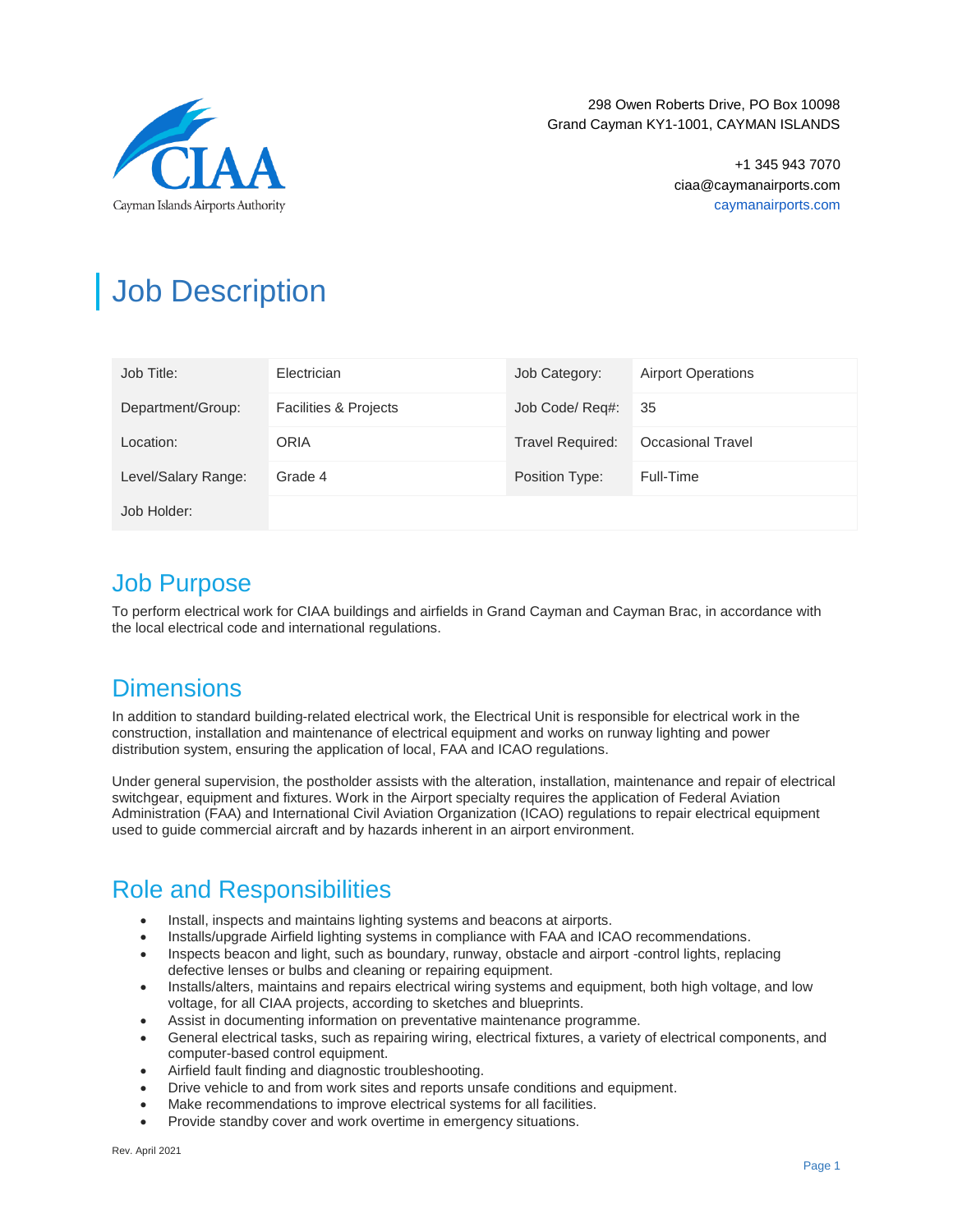

298 Owen Roberts Drive, PO Box 10098 Grand Cayman KY1-1001, CAYMAN ISLANDS

> +1 345 943 7070 ciaa@caymanairports.com caymanairports.com

# Qualifications and Education Requirements

- Sound education background, with a minimum of high school diploma.
- Completion of an accredited electrical programme.
- Ten (10) years' experience as a senior electrician dealing within the aviation field, dealing with airfield installations, maintenance and fault finding is essential.
- Valid Cayman Islands driver's license of the appropriate class or grade.
- Valid Electrical license from the Cayman Islands Building Control Unit.
- Electrical construction and maintenance, including installation of all sizes of electrical conduit, cables, wires, switches, automatic starting equipment and pole line construction.
- Experience and trained in occupational hazards and necessary safety precautions.
- Local Electrical Code, FAA and ICAO regulations.
- Experience with Airfield equipment technology.

#### **Preferred Skills**

- Problem solving and trouble-shooting skills.
- The care and use of hand tools and equipment necessary to perform various electrical tasks such as multimeters, meggers and ground testing equipment.
- Locating and adjusting defects in in electrical systems and equipment.
- Use graphic instructions such as blueprints, schematic drawings, layouts or other visual aids.
- Ability to estimate labour and/or material cost/amounts from blueprints or work plan.
- Make mathematical computations.
- Express ideas on technical problems clearly and concisely orally and in writing in English language.
- Observe, monitor or compare data to determine compliance with prescribed operating or safety standards.
- Make decisions and coordinate work based on information provided.
- Maintain cooperate working relations with engineers, architects, contractor, other members of staff and general public.
- Experience with generators, Fire Alarms & Control Systems a plus.

#### **Assignment & Planning of Work**

Assignments are guided by the Airport Electrical Supervisor. The postholder works under the supervision of the electrical Supervisor, however, will be required to identify and remedy electrical problems as they arise. Post holder works independently at times and under the directive and supervision of the Airport Electrical Supervisor. Many duties associated with this position will be identified if or as a fault occurs.

#### **Supervision of Others**

Oversight of electrical work carried out by non-certified staff

#### **Other Working Relationships**

- Managers of Departments within the Authority
- Maintenance staff
- Airport tenants
- **Electrical Contractors**